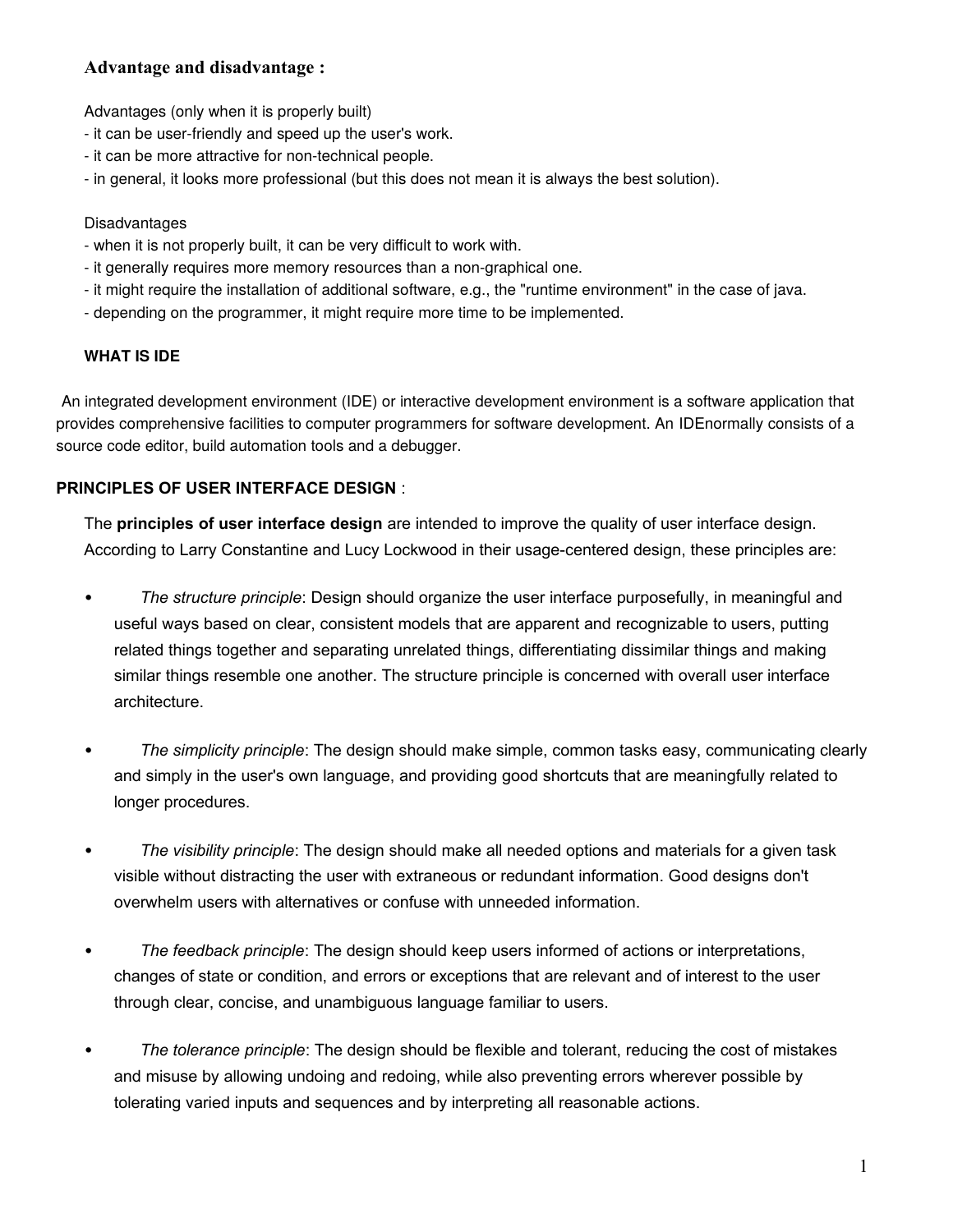*The reuse principle*: The design should reuse internal and external components and behaviors, maintaining consistency with purpose rather than merely arbitrary consistency, thus reducing the need for users to rethink and remember.

According to [Jef Raskin](http://en.wikipedia.org/wiki/Jef_Raskin) in his book *[The Humane Interface](http://en.wikipedia.org/wiki/The_Humane_Interface)*, there are two laws of user interface design, based on the fictional [laws of robotics](http://en.wikipedia.org/wiki/Three_Laws_of_Robotics) created by [Isaac Asimov:](http://en.wikipedia.org/wiki/Isaac_Asimov)

- *First Law*: A computer shall not harm our work or, through inactivity, allow our work to come to harm.
- *Second Law*: A computer shall not waste our time or require we to do more work than is strictly necessary.

[Jef Raskin](http://en.wikipedia.org/wiki/Jef_Raskin) also mentions that "users should set the pace of an interaction," meaning that a user should not be kept waiting unnecessarily.

#### **EVENT-DRIVEN PROGRAMMING** :

In [computer programming,](http://en.wikipedia.org/wiki/Computer_programming) **event-driven programming** is a [programming paradigm](http://en.wikipedia.org/wiki/Programming_paradigm) in which the [flow of the](http://en.wikipedia.org/wiki/Program_flow)  [program](http://en.wikipedia.org/wiki/Program_flow) is determined by [events](http://en.wikipedia.org/wiki/Event_(computing)) such as user actions [\(mouse](http://en.wikipedia.org/wiki/Computer_mouse) clicks, key presses), [sensor](http://en.wikipedia.org/wiki/Sensor) outputs, or [messages](http://en.wikipedia.org/wiki/Message_passing) from other programs[/threads.](http://en.wikipedia.org/wiki/Thread_(computer_science)) Event-driven programming is the dominant paradigm used in [graphical user interfaces](http://en.wikipedia.org/wiki/Graphical_user_interfaces) and other applications (e.g. JavaScript [web applications\)](http://en.wikipedia.org/wiki/Web_applications) that are centered on performing certain actions in response t[ouser input.](http://en.wikipedia.org/wiki/User_input)

In an event-driven application, there is generally a [main loop](http://en.wikipedia.org/wiki/Main_loop) that listens for events, and then triggers a [callback function](http://en.wikipedia.org/wiki/Callback_function) when one of those events is detected. In [embedded systems](http://en.wikipedia.org/wiki/Embedded_systems) the same may be achieved using [hardware interrupts](http://en.wikipedia.org/wiki/Hardware_interrupt) instead of a constantly running main loop. Event-driven programs can be written in any [programming language,](http://en.wikipedia.org/wiki/Programming_language) although the task is easier in languages that provide [high-level abstractions,](http://en.wikipedia.org/wiki/Abstraction_(computer_science)) such as [closures.](http://en.wikipedia.org/wiki/Closure_(computer_science))

#### **ARRAY :**

An array is a set of values that are logically related to each other, such as the number of students in each grade in a grammar school.

By using an array, we can refer to these related values by the same name, and use a number that's called an index or subscript to tell them apart. The individual values are called the elements of the array. They're contiguous from index 0 through the highest index value. In contrast to an array, a variable that contain a single value is called a *scalar* variable.

The following example declares an array variable to hold the number of students in each grade in a grammar school.

#### VB

Dim students(6) As Integer

The array students in the preceding example contains seven elements. The indexes of the elements range from 0 through 6. Having this array is simpler than declaring seven variables. The following illustration shows the array students. For each element of the array:

- The index of the element represents the grade (index 0 represents kindergarten).
- The value that's contained in the element represents the number of students in that grade.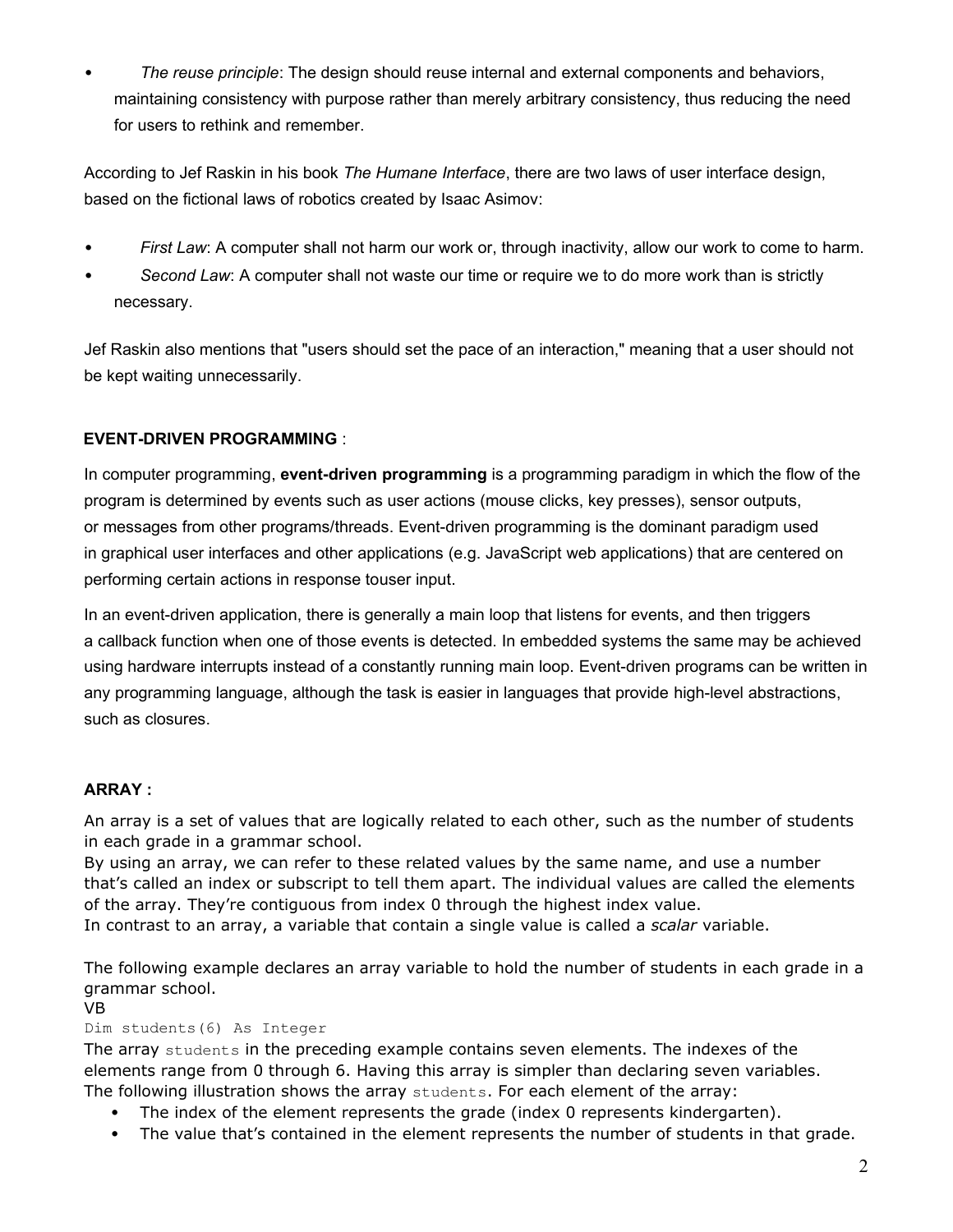We can define the size of an array several ways. We can supply the size when the array is declared, as the following example shows.

```
VB
Dim cargoWeights(10) As Double
Dim atmospherePressures(2, 2, 4, 10) As Short
Dim inquiriesByYearMonthDay(20)()() As Byte
We can also use a New clause to supply the size of an array when it's created, as the following
example shows.
VB
cargoWeights = New Double(10) \{ \}atmospherePressures = New Short(2, 2, 4, 10) {}
inquiriesByYearMonthDay = NewByte(20)() ()
```
If we have an existing array, we can redefine its size by using the **Redim** statement. We can specify that the **Redim** statement should keep the values that are in the array, or we can specify that it create an empty array. The following example shows different uses of the **Redim** statement to modify the size of an existing array.

## **Error Types (Visual Basic)**

In Visual Basic, errors (also called *exceptions*) fall into one of three categories: syntax errors, runtime errors, and logic errors.

## [Syntax Errors](javascript:void(0))

*Syntax errors* are those that appear while we write code. Visual Basic checks our code as we type it in the **Code Editor** window and alerts we if we make a mistake, such as misspelling a word or using a language element improperly. Syntax errors are the most common type of errors. We can fix them easily in the coding environment as soon as they occur.

## [Run-Time Errors](javascript:void(0))

*Run-time errors* are those that appear only after we compile and run our code. These involve code that may appear to be correct in that it has no syntax errors, but that will not execute. For example, we might correctly write a line of code to open a file. But if the file is corrupted, the application cannot carry out the **Open** function, and it stops running. We can fix most run-time errors by rewriting the faulty code, and then recompiling and rerunning it.

## [Logic Errors](javascript:void(0))

*Logic errors* are those that appear once the application is in use. They are most often unwanted or unexpected results in response to user actions. For example, a mistyped key or other outside influence might cause our application to stop working within expected parameters, or altogether. Logic errors are generally the hardest type to fix, since it is not always clear where they originate.

#### **FUNCTION :**

A **Function** procedure is a series of Visual Basic statements enclosed by the **Function** and **End Function** statements. The **Function** procedure performs a task and then returns control to the calling code. When it returns control, it also returns a value to the calling code.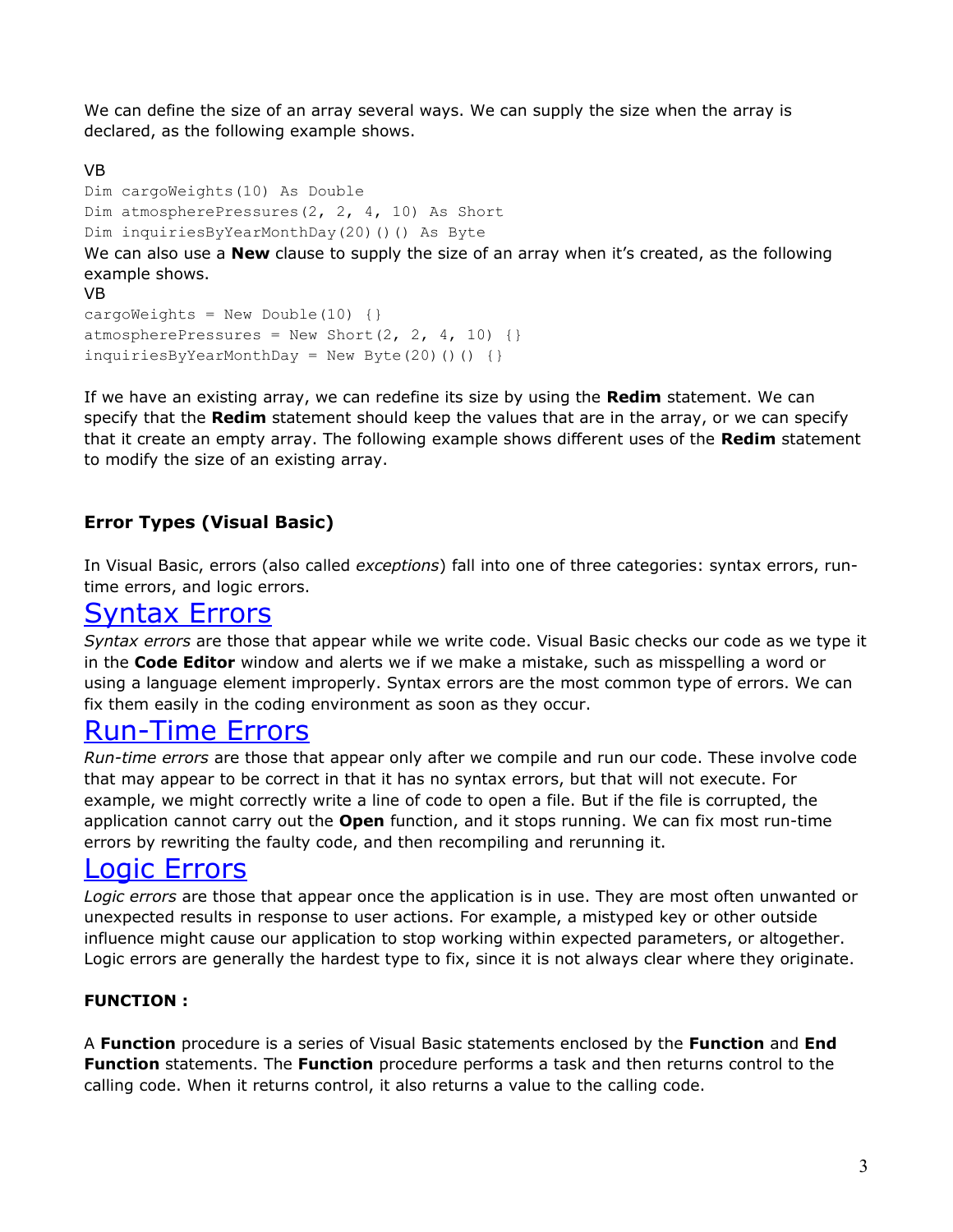Each time the procedure is called, its statements run, starting with the first executable statement after the **Function** statement and ending with the first **End Function**, **Exit Function**, or **Return**statement encountered.

A **Function** procedure in a module, class, or structure. It is **Public** by default, which means we can call it from anywhere in our application that has access to the module, class, or structure in which we defined it.

A **Function** procedure can take arguments, such as constants, variables, or expressions, which are passed to it by the calling code.

#### **DATA TYPES :**

The following table shows the Visual Basic data types, their supporting common language runtime types, their nominal storage allocation, and their value ranges.

| <b>Visual Basic type</b>                   | Common language runtime<br>type structure | Nominal storage allocation                               |
|--------------------------------------------|-------------------------------------------|----------------------------------------------------------|
| Boolean                                    | Boolean                                   | Depends on implementing<br>platform                      |
| <b>Byte</b>                                | <b>Byte</b>                               | 1 byte                                                   |
| Char(single character)                     | Char                                      | 2 bytes                                                  |
| Date                                       | <b>DateTime</b>                           | 8 bytes                                                  |
| Decimal                                    | Decimal                                   | 16 bytes                                                 |
| Double(double-precision<br>floating-point) | Double                                    | 8 bytes                                                  |
| Integer                                    | Int32                                     | 4 bytes                                                  |
| Long (long integer)                        | Int64                                     | 8 bytes                                                  |
| Object                                     | Object(class)                             | 4 bytes on 32-bit platform<br>8 bytes on 64-bit platform |
| <b>SByte</b>                               | <b>SByte</b>                              | 1 byte                                                   |
| Short(short integer)                       | Int16                                     | 2 bytes                                                  |
| Single(single-precision<br>floating-point) | Single                                    | 4 bytes                                                  |
| String(variable-length)                    | String(class)                             | Depends on implementing<br>platform                      |
| <b>UInteger</b>                            | <b>UInt32</b>                             | 4 bytes                                                  |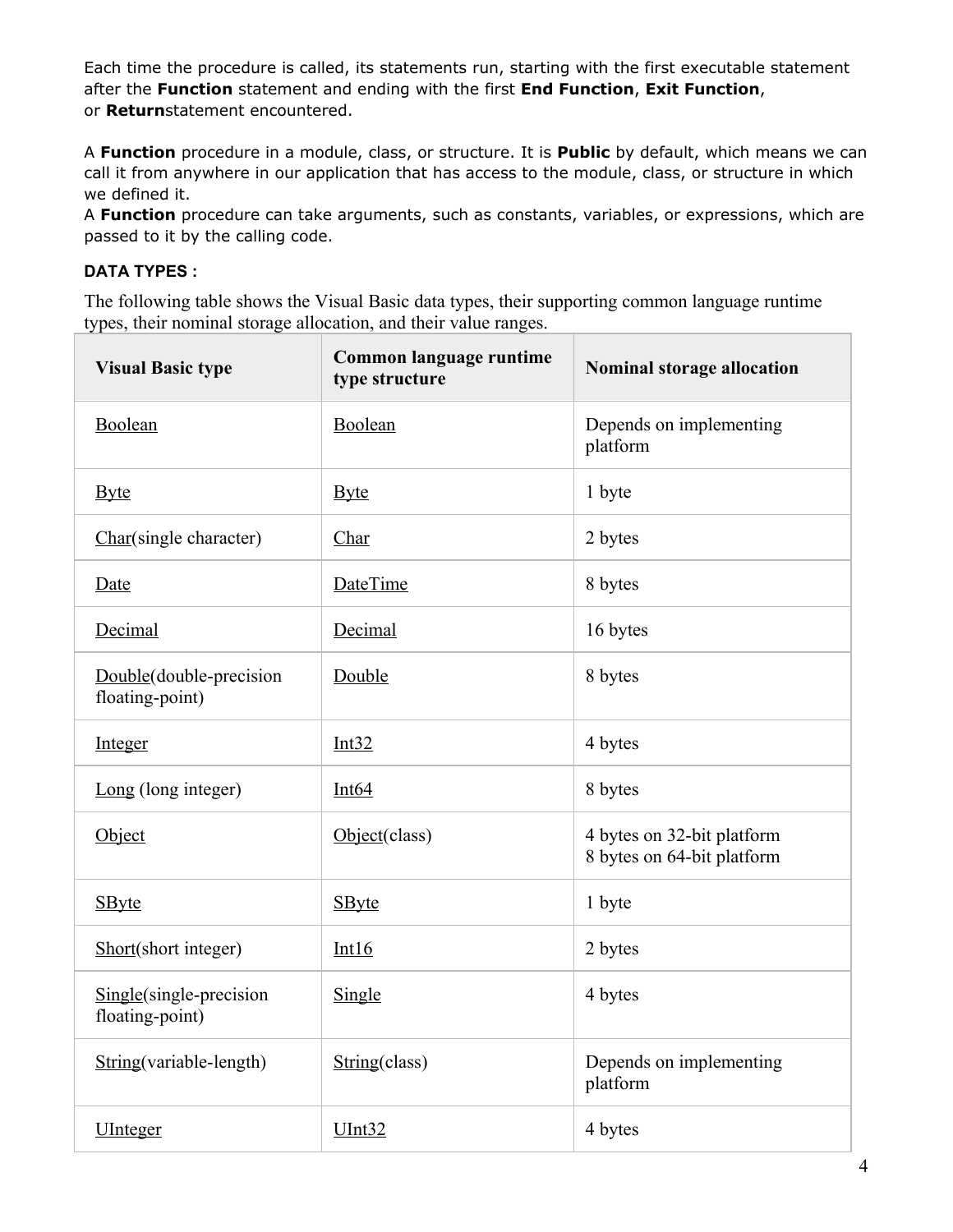| <u>ULong</u>            | UInt64                     | 8 bytes                             |
|-------------------------|----------------------------|-------------------------------------|
| User-Defined(structure) | (inherits from Value Type) | Depends on implementing<br>platform |
| UShort                  | UInt16                     | 2 bytes                             |

#### **ARRAY :**

An array is a set of values that are logically related to each other, such as the number of students in each grade in a grammar school.

By using an array, we can refer to these related values by the same name, and use a number that's called an index or subscript to tell them apart. The individual values are called the elements of the array. They're contiguous from index 0 through the highest index value.

In contrast to an array, a variable that contain a single value is called a *scalar* variable.

The following example declares an array variable to hold the number of students in each grade in a grammar school.

VB

#### Dim students(6) As Integer

The array students in the preceding example contains seven elements. The indexes of the elements range from 0 through 6. Having this array is simpler than declaring seven variables. The following illustration shows the array students. For each element of the array:

- The index of the element represents the grade (index 0 represents kindergarten).
- The value that's contained in the element represents the number of students in that grade.

We can define the size of an array several ways. We can supply the size when the array is declared, as the following example shows.

#### VB

```
Dim cargoWeights(10) As Double
Dim atmospherePressures(2, 2, 4, 10) As Short
```
Dim inquiriesByYearMonthDay(20)()() As Byte

We can also use a **New** clause to supply the size of an array when it's created, as the following example shows.

```
VB
cargoWeights = New Double(10) \{\}atmospherePressures = New Short(2, 2, 4, 10) {}
inquiriesByYearMonthDay = NewByte(20)() ()
```
If we have an existing array, we can redefine its size by using the **Redim** statement. We can specify that the **Redim** statement should keep the values that are in the array, or we can specify that it create an empty array. The following example shows different uses of the **Redim** statement to modify the size of an existing array.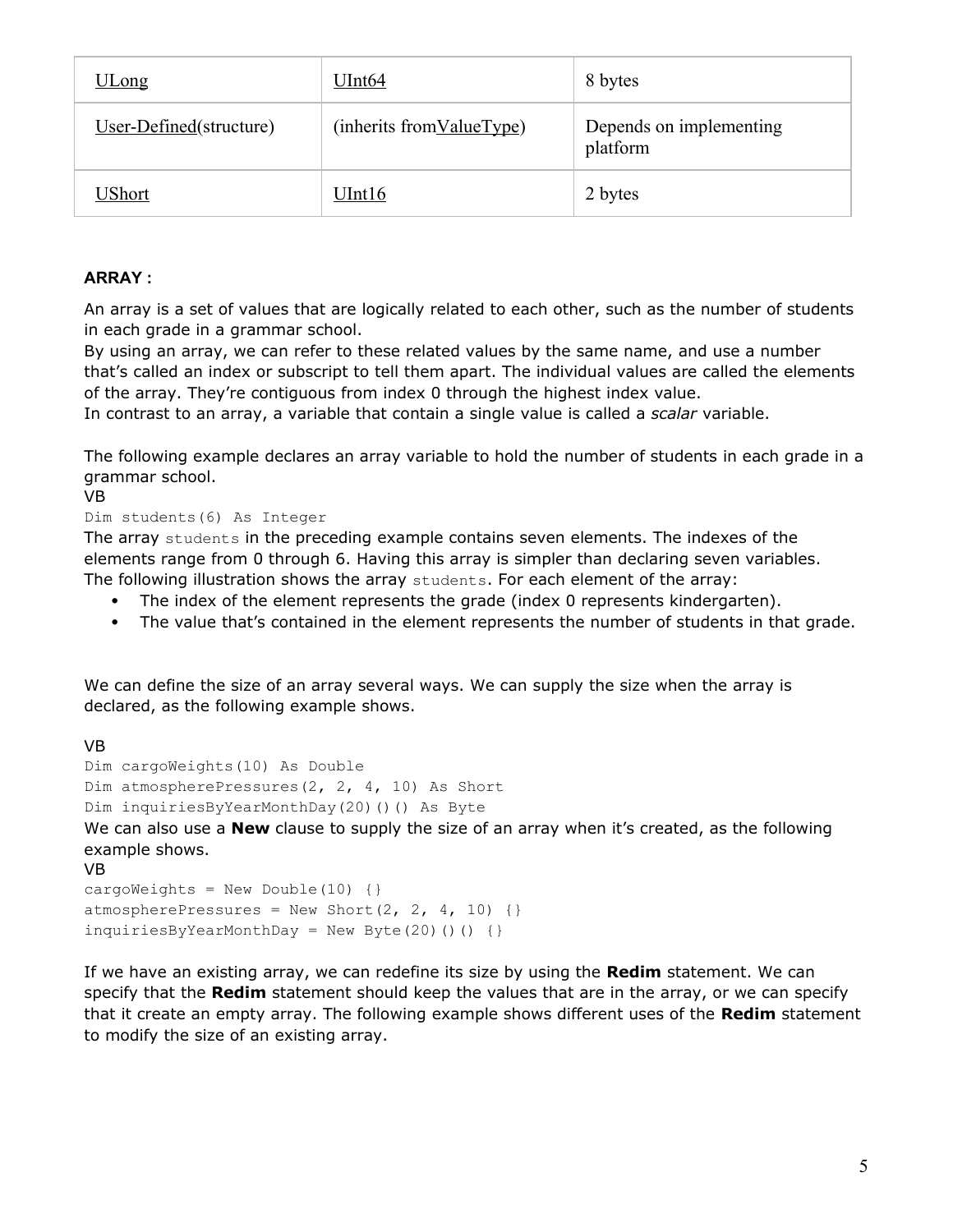## **Introduction to Visual Basic Controls**

The Visual Basic toolbox contains the tools we use to draw controls on our forms.





#### **Control Categories**

There are three broad categories of controls in Visual Basic:

- *Intrinsic controls*, such as the command button and frame controls. These controls are contained inside the Visual Basic .exe file. Intrinsic controls are always included in the toolbox, unlike ActiveX controls and insertable objects, which can be removed from or added to the toolbox.
- *ActiveX controls,* which exist as separate files with a .ocx file name extension. These include controls that are available in all editions of Visual Basic (DataCombo, DataList controls, and so on) and those that are available only in the Professional and Enterprise editions (such as Listview, Toolbar, Animation, and Tabbed Dialog). Many third-party ActiveX controls are also available.

**Note** Controls with the .vbx file name extension use older technology and are found in applications written in earlier versions of Visual Basic. When Visual Basic opens a project containing a .vbx control, the default behavior is to replace the .vbx control with an .ocx control, but only if an .ocx version of the control is available. See "Updating Older Versions of Visual Basic Controls" later in this chapter for information on updating controls to the .ocx format.

 *Insertable Objects*, such as a Microsoft Excel Worksheet object containing a list of all our company's employees, or a Microsoft Project Calendar object containing the scheduling information for a project. Since these can be added to the toolbox, they can be considered controls. Some of these objects also support Automation (formerly called OLE Automation), which allows we to program another application's objects from within a Visual Basic application. See "Programming with Objects," for more information on Automation.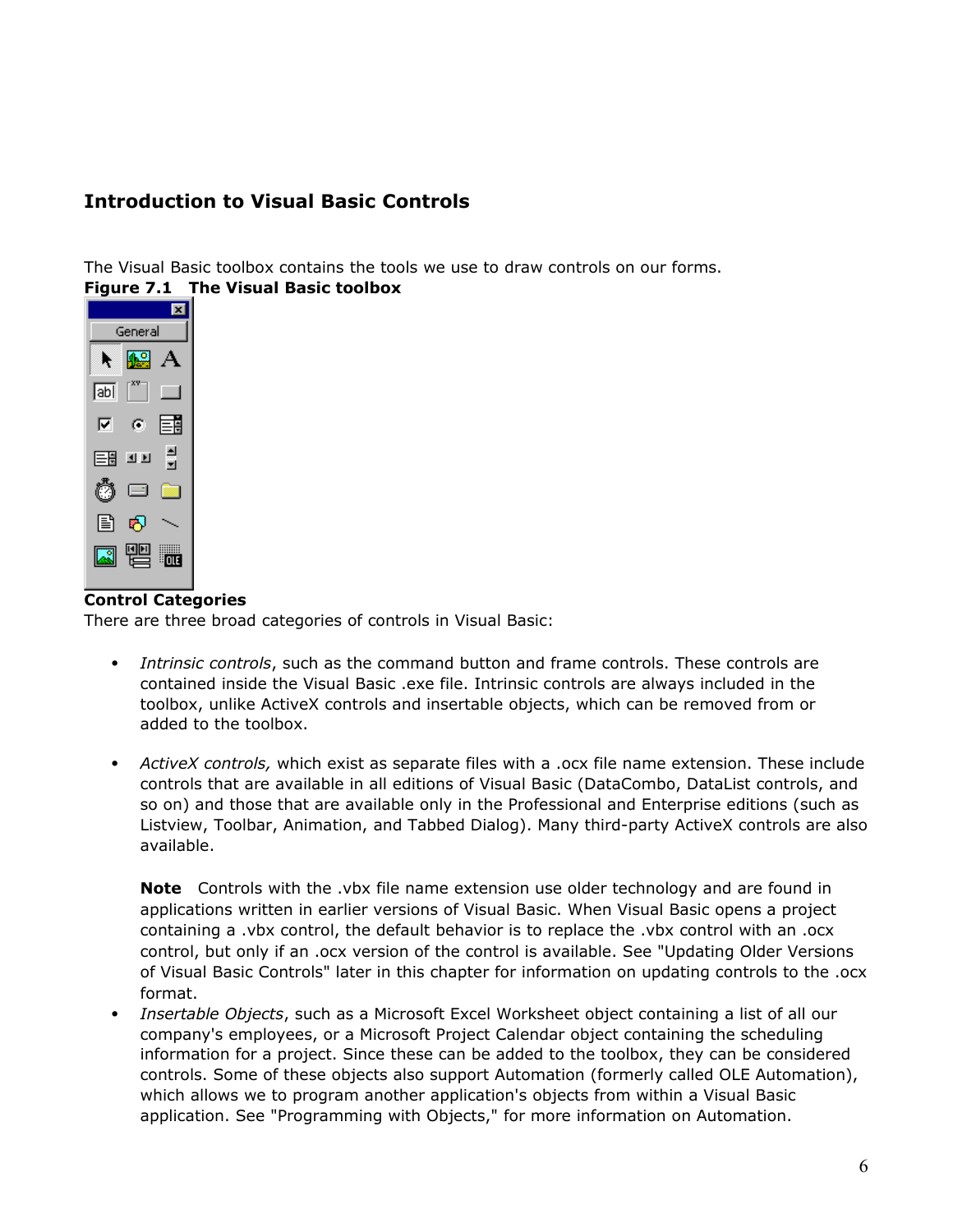**For More Information** See "Using ActiveX Controls" in the *Component Tools Guide* for more information about the ActiveX controls available in the Professional and Enterprise versions of Visual Basic.

# Basic control :

П

| B  | <b>Introduction to Visual Basic Controls</b><br>Introduces we to the standard controls available in Visual Basic.                                                                                                        |
|----|--------------------------------------------------------------------------------------------------------------------------------------------------------------------------------------------------------------------------|
| B  | Validating Control Data By Restricting Focus<br>Explains how to use the Validate event with the Causes Validation property.                                                                                              |
| B  | <b>Working with Control Arrays</b><br>Describes control arrays and how they are used in Visual Basic.                                                                                                                    |
| B  | Using the ADO Data Control<br>Use the ADO Data Control to create simple database applications without writing any<br>code.                                                                                               |
| B  | Using the Check Box Control<br>Use check box controls in groups to display multiple choices from which the user can<br>select one or more.                                                                               |
| B  | Using the Combo Box Control<br>Use the combined features of a text box and a list box to allow the user to select an<br>item either by typing text into the combo box, or by selecting it from the list.                 |
| B  | Using the Command Button Control<br>Use the command button control to begin, interrupt, or end a process. When clicked,<br>it invokes the command written into its Click event procedure.                                |
| h  | Using the Common Dialog Control<br>Use the common dialog control to provide a standard set of dialog boxes for<br>operations such as opening and saving files, setting print options, and selecting colors<br>and fonts. |
| ei | Using the Data Control<br>Use the intrinsic Data control to connect to desktop databases, such as Access.                                                                                                                |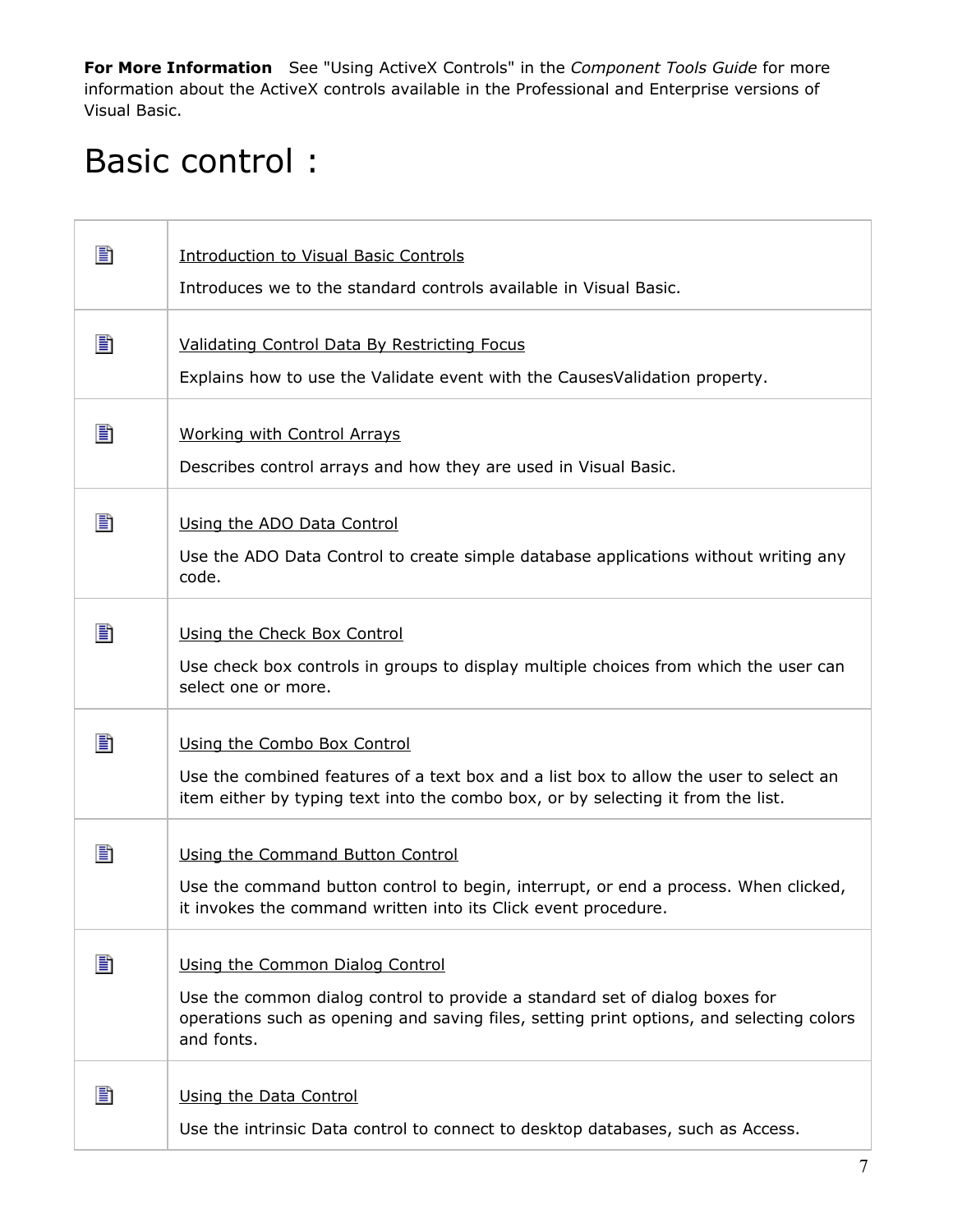| h | Using the DataCombo and DataList Controls                                                                                                            |
|---|------------------------------------------------------------------------------------------------------------------------------------------------------|
|   | Use the DataCombo and DataList controls with the ADO Data Control to display<br>information from a database.                                         |
|   |                                                                                                                                                      |
| B | Using the DataGrid Control                                                                                                                           |
|   | Use the DataGrid control to create an application that allows the end user to read and<br>write to most databases.                                   |
| B | Using the File-System Controls (Directory List Box, Drive List Box, and File List Box)                                                               |
|   | Use the drive list box, the directory list box, and the file list box controls to allow<br>users of our applications to explore the file system.     |
| B | Using the Frame Control                                                                                                                              |
|   | Use the frame control to provide an identifiable grouping for other controls.                                                                        |
| B | Using the Microsoft Hierarchical FlexGrid Control                                                                                                    |
|   | Use the hierarchical flexgrid control for displaying data in a grid.                                                                                 |
| B | Using the Horizontal and Vertical Scroll Bar Controls                                                                                                |
|   | Use the horizontal and vertical scroll bar controls to provide scrolling to applications or<br>controls when they are not provided automatically.    |
| B | Using the Image Control                                                                                                                              |
|   | Use the image control to display graphics in the following formats: bitmap, icon,<br>metafile, enhanced metafile, JPEG, or GIF files.                |
| h | Using the Label Control                                                                                                                              |
|   | Use the label control to display text that cannot be edited by the user or to provide a<br>description of what a certain control will do if clicked. |
| h | Using the Line Control                                                                                                                               |
|   | Use the line control to create simple line segments on a form, a frame, or in a picture<br>box.                                                      |
| B | Using the List Box Control                                                                                                                           |
|   | Use the list box control to display a list of items from which the user can select one or<br>more.                                                   |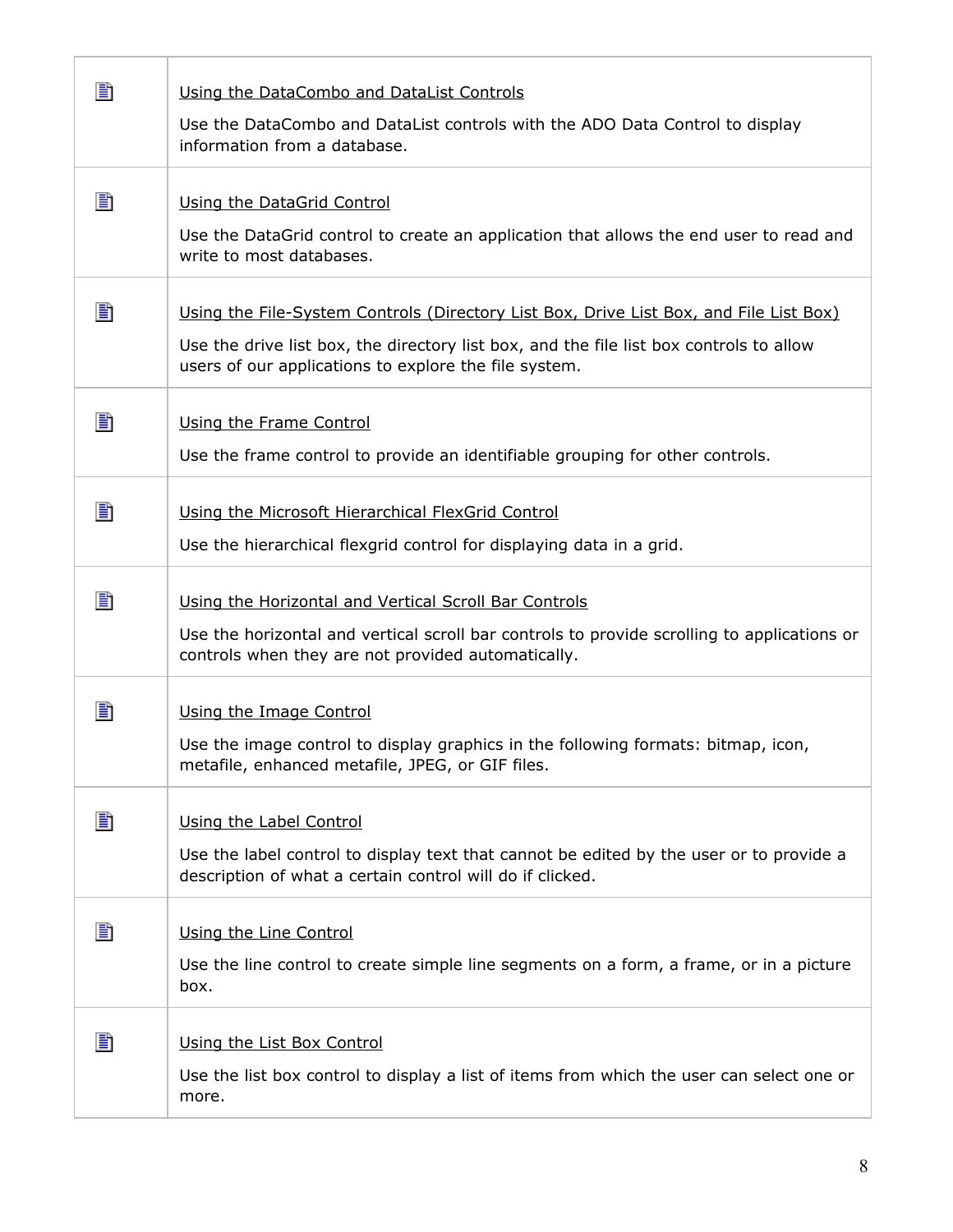| B | Using the OLE Container Control<br>Use the OLE container control to display and manipulate data from other Windows-                                                       |
|---|---------------------------------------------------------------------------------------------------------------------------------------------------------------------------|
|   | based applications, such as Microsoft Excel and Microsoft Word for Windows.                                                                                               |
| B | Using the Option Button Control                                                                                                                                           |
|   | Use the option button control to display options in option button groups from which<br>the user can choose one.                                                           |
| B | Using the Picture Box Control                                                                                                                                             |
|   | Use the picture box control to display graphics, to act as a container for other<br>controls, and to display output from graphics methods or text using the Print method. |
| B | Using the RemoteData Control                                                                                                                                              |
|   | Use the RemoteData Control to connect to large scale databases.                                                                                                           |
| 圕 | Using the Shape Control<br>Use the Shape control to draw predefined shapes on forms, frames, or picture boxes.                                                            |
|   |                                                                                                                                                                           |
| B | Using the Text Box Control                                                                                                                                                |
|   | Use the text box control to display information entered by the user at run time, or<br>assigned to the Text property of the control at design or run time.                |
| B | Using the Timer Control<br>Use the timer control to execute timer events at specified time intervals.                                                                     |

Г